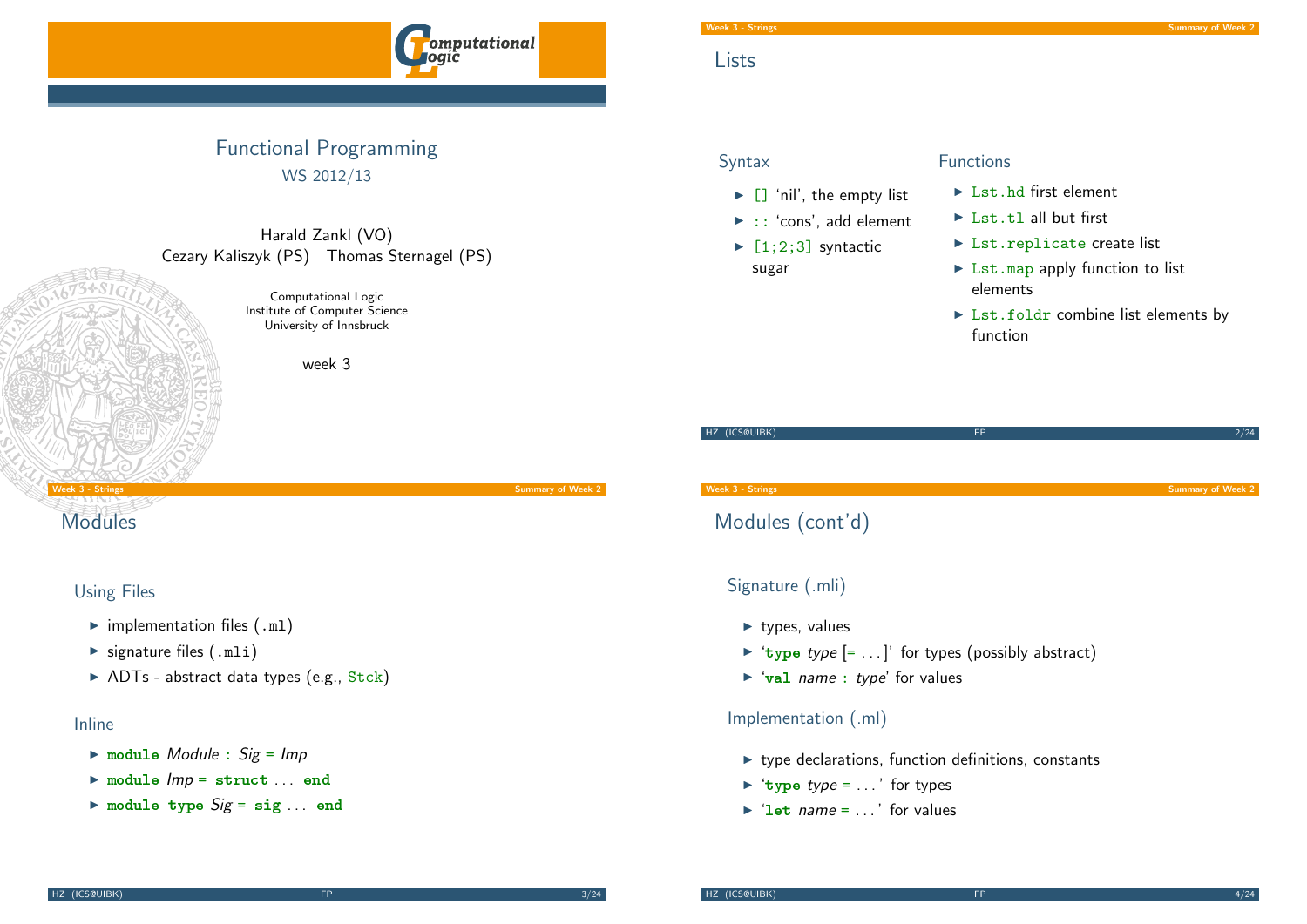# This Week

#### Practice I OCaml introduction, lists, strings, trees

#### Theory I

lambda-calculus, evaluation strategies, induction, reasoning about functional programs

#### Practice II

efficiency, tail-recursion, combinator-parsing

#### Theory II

type checking, type inference

#### Advanced Topics

lazy evaluation, infinite data structures, monads, ...

| HZ (ICS@UIBK) | <b>FP</b> | 5/24 |
|---------------|-----------|------|
|               |           |      |
|               |           |      |
|               |           |      |
|               |           |      |

week 3 - Strings L-Strings L-Strings L-Strings L-Strings L-Strings L-Strings L-Strings L-Strings L-Strings L-Strings L-Strings L-Strings L-Strings L-Strings L-Strings L-Strings L-Strings L-Strings L-Strings L-Strings L-Str

# [A](#page-0-0) String Implementation Using Lists

# Strng.ml

- install type abbreviation  $type$  t = char list
- $\triangleright$  advantage: all list functions can be used for l-strings
- $\triangleright$  of\_string : string  $\rightarrow$  t
- $\triangleright$  to\_string : t -> string
- $\triangleright$  of int : int  $\rightarrow$  t
- $\triangleright$  print : t -> unit

# Built-In Type for Strings

## Syntax

- $\triangleright$  constructed using double quotes '"'
- $\triangleright$  concatenation: (  $\hat{ }$  ) : string -> string -> string

#### Example

```
"Hello" \hat{ }"\cup" \hat{ }" World" = "Hello\cupWorld"
```
# HZ (ICS@UIBK) FP 6/24 Week 3 - Strings L-Strings

# Nice Interpreter Output

# Toplevel directives

- lacktriangleright and end with ;;
- $\blacktriangleright$  #cd "dir";; change directory
- $\triangleright$  #install\_printer name;; change output function for certain type
- $\blacktriangleright$  #load "file.cmo";; load bytecode
- $\blacktriangleright$  #quit;; exit the interpreter
- $\triangleright$  #remove\_printer *name*;; remove output function for certain type
- $\triangleright$  #trace fun;; trace computation of function
- $\blacktriangleright$  #untrace fun;; stop tracing of function
- $\blacktriangleright$  #use "file";; execute file content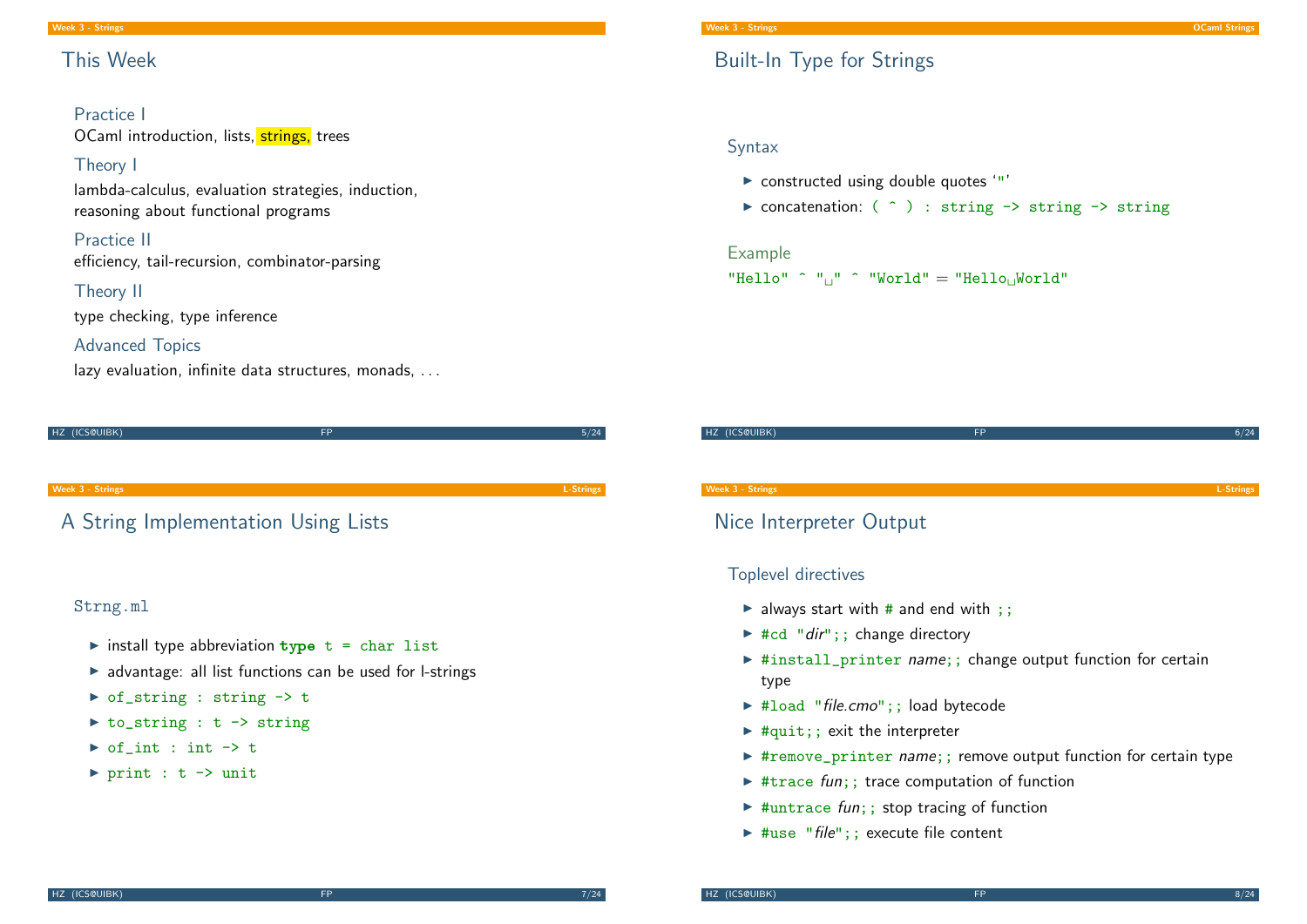# Implementation of Strng

 $(*$  type  $t *$ ) type  $t = char$  list (\* of\_string : string -> char list \*) let of\_string  $s =$ let rec of\_string i acc = if  $i < 0$  then acc else of\_string  $(i-1)$   $(s.[i]::acc)$ in of\_string (String.length s - 1) [] (\* to\_string : char list -> string \*) let to\_string  $xs =$ let buffer = Buffer.create 128 in List.iter (Buffer.add char buffer) xs; Buffer.contents buffer  $(*$  of int : int  $\rightarrow$  char list \*) let of\_int  $i = of_string(string_of_int i)$  $(*)$  print : char list  $\rightarrow$  unit  $*)$ let print  $s = Printf.printf$  "%s" (to\_string s) (\* toplevel\_printer : Format.formatter -> char list -> unit \*) let toplevel\_printer fmt s = Format.fprintf fmt "\"%s\"" (String.escaped(to\_string s))  $(* * )$ 

| HZ (ICS@UIBK) | пn |  |
|---------------|----|--|
|               |    |  |

#### Week 3 - Strings Pictures Pictures Pictures and the Contract of the Contract of the Pictures Pictures Pictures

# Representing Pictures via L-Strings

#### Example

Picture: \*\*\*\*\*\*\*\* \*hello\* \*\*\*\*\*\*\*

| L-String:              | $(7,3,["******";"*hello*";"******"])$                                                                    |
|------------------------|----------------------------------------------------------------------------------------------------------|
| $w$ /o pretty printer: | $(7,3,[[}'{'*}';'*/'{}'*)'*/'{}'*/'{}'*/'{}'*/'{}'*/'{}'$<br>$[ ' * ', 'h'; 'e'; 'l'; 'l'; 'o'; ' *']$ ; |
|                        | $[3*3;3*3;3*3;3*3;3*3;3*3;3*3;3*3]$                                                                      |

 $(7,3,1"********"$ "\*hello\*";"\*\*\*\*\*\*\*"])

# Nice Interpreter Output (cont'd)

#### .ocamlinit

```
#cd " build/"
# install_printer Strng . toplevel_printer
# install_printer Picture . toplevel_printer
open PictureData
```
HZ (ICS@UIBK) FP 9/24 Week 3 - Strings Pictures [Th](#page-0-0)e Picture Analogon Picture  $\triangleright$  atomic part: pixel  $\blacktriangleright$  height and width  $\triangleright$  white pixel L-String  $\blacktriangleright$  atomic part: character  $\triangleright$  rows and columns  $\blacktriangleright$  blank character (space) The Type of Pictures type width = int type height = int type  $t = (width * height * String.t list)$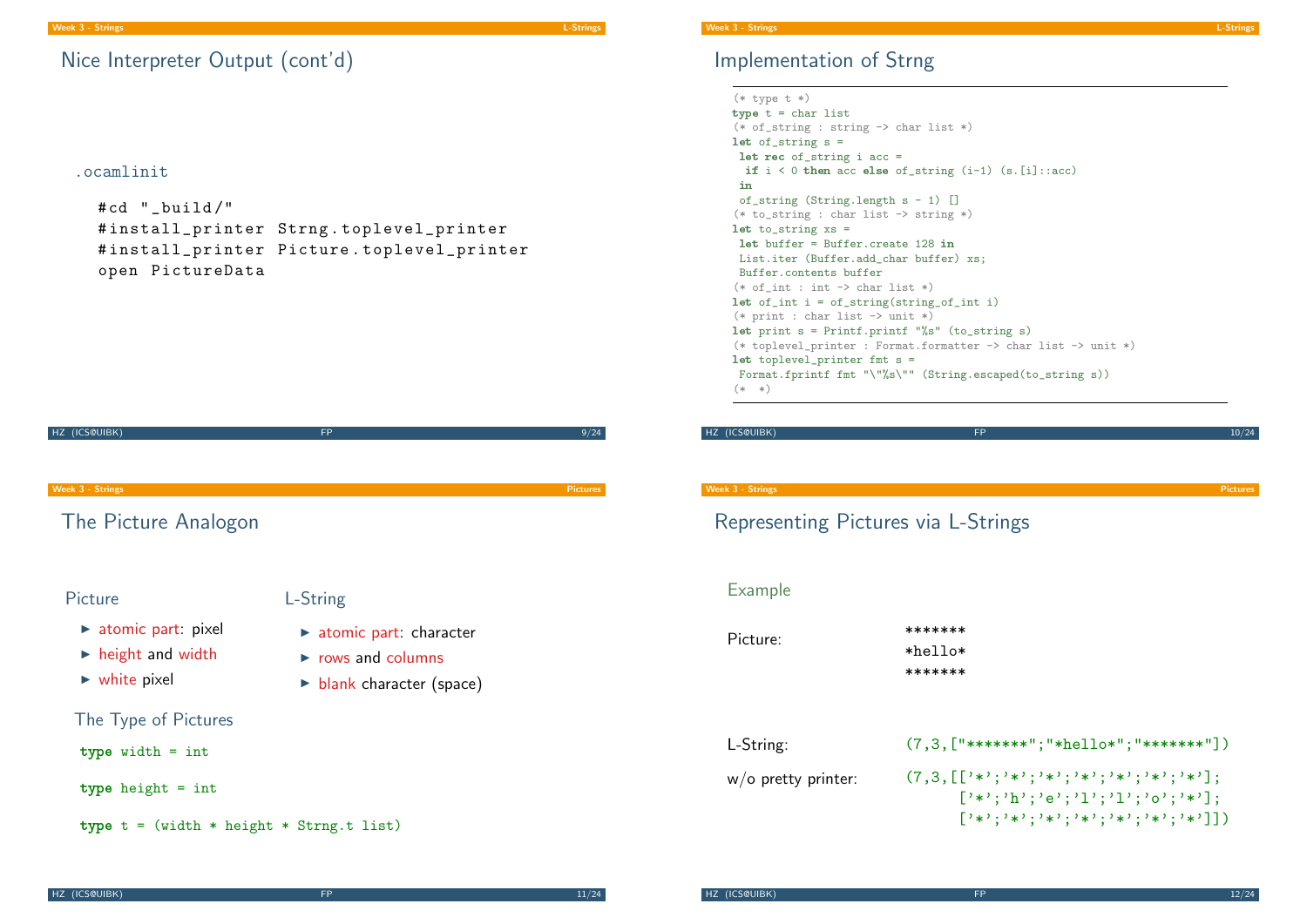# Combining Pictures - Stack Above Each Other







Lst.foldr1 :  $('a \rightarrow 'a \rightarrow 'a) \rightarrow 'a$  list  $\rightarrow 'a$ 

$$
List.foldr1 \circ [x_1; \ldots; x_{n-1}; x_n] = (x_1 \circ (\cdots (x_{n-1} \circ x_n) \cdots))
$$

#### Example

foldr1 (+)  $[1;2;3] = 1+(2+3) = 6$ foldr1 (^)  $["He11"$ ; "o"] = "Hell"^"o" = "Hello"

# Combining Pictures - Stack Above Each Other (cont'd)



# Combining Pictures - Spread Side By Side



#### **Beside**

let beside  $(w1, h1, p1)$   $(w2, h2, p2) =$ if  $h1 = h2$  then  $(w1+w2,h1,Lst.zip\_with (0) p1 p2)$ else failwith "different $_{\sqcup}$ heights"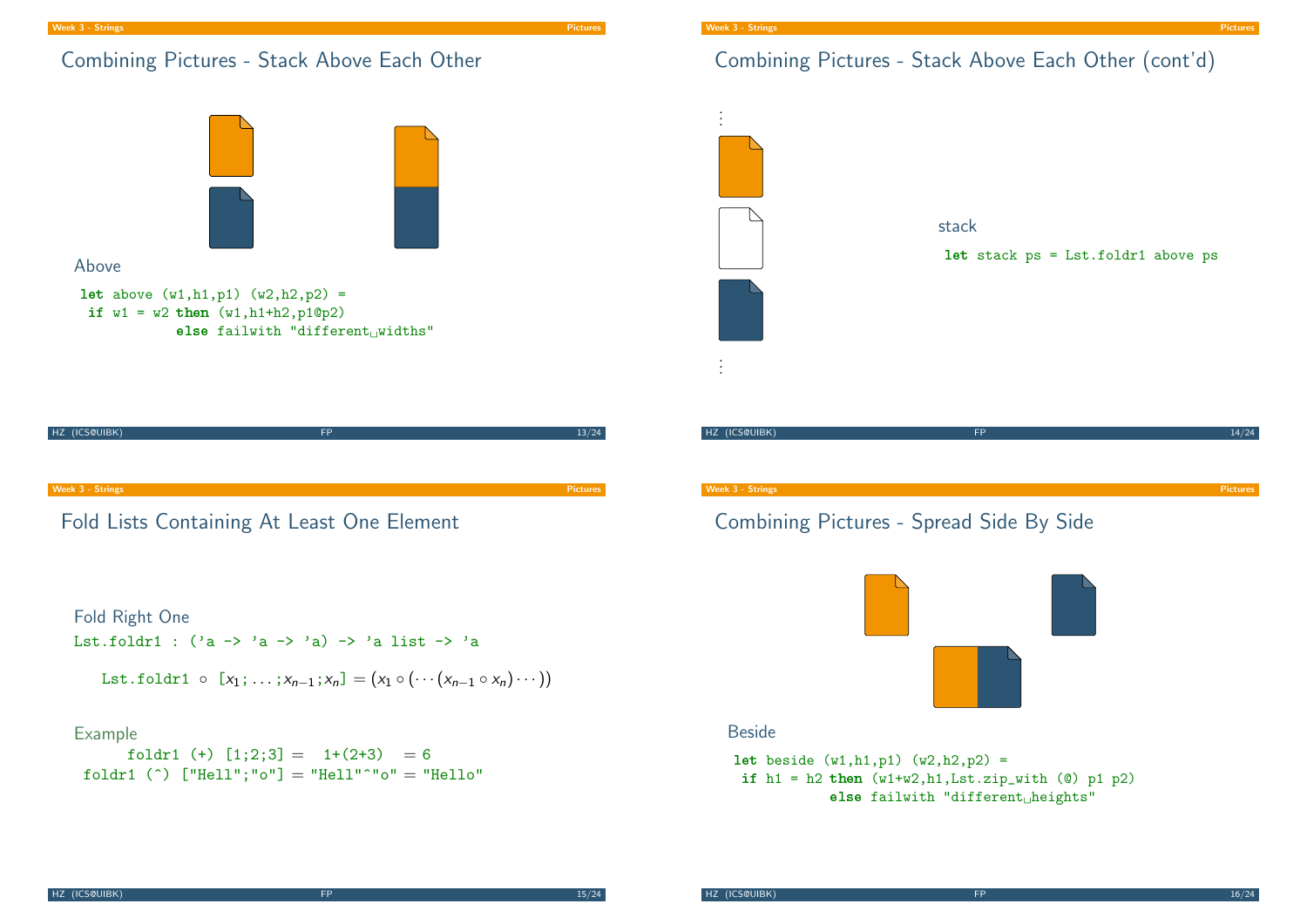#### Week 3 - Strings Pictures

# Combine Two Lists Via Function

#### Zip with Function

#### zip\_with :

 $('a \rightarrow 'b \rightarrow 'c) \rightarrow 'a$  list  $\rightarrow 'b$  list  $\rightarrow 'c$  list

Lst.zip\_with  $\circ$   $[x_1; \ldots; x_m]$   $[y_1; \ldots; y_n] =$  $[x_1 \circ y_1; \ldots; x_{\min\{m,n\}} \circ y_{\min\{m,n\}}]$ 

# Example

```
zip_with ( * ) [1;2] [3;4;5]
= [1*3;2*4]= [3; 8]zip_with Lst.drop [1;0] [['a'];['b']= [Lst.drop 1 ['a']; Lst.drop 0 ['b']]
= [[];['b']]
```

| HZ (ICS@UIBK)                     | <b>FP</b> | 17/24           |
|-----------------------------------|-----------|-----------------|
|                                   |           |                 |
| Week 3 - Strings                  |           | <b>Pictures</b> |
|                                   |           |                 |
| <b>Creating Pictures - Pixels</b> |           |                 |
|                                   |           |                 |
|                                   |           |                 |
|                                   |           |                 |
|                                   | о         |                 |
| Pixel                             |           |                 |

#### **let** pixel  $c = (1, 1, [[c]])$

# Combining Pictures - Spread Side By Side (cont'd)



## Spread

let spread ps = Lst.foldr1 beside ps

| HZ (ICS@UIBK)                                                   | <b>FP</b> | 18/24           |
|-----------------------------------------------------------------|-----------|-----------------|
|                                                                 |           |                 |
|                                                                 |           |                 |
|                                                                 |           |                 |
| Week 3 - Strings                                                |           | <b>Pictures</b> |
| $C_{\text{total}}$ to $D_{\text{total}}$ and $D_{\text{total}}$ |           |                 |

# Creating Pictures - Rows



#### Row

#### let row  $s = spread(Lstmap pixel s)$